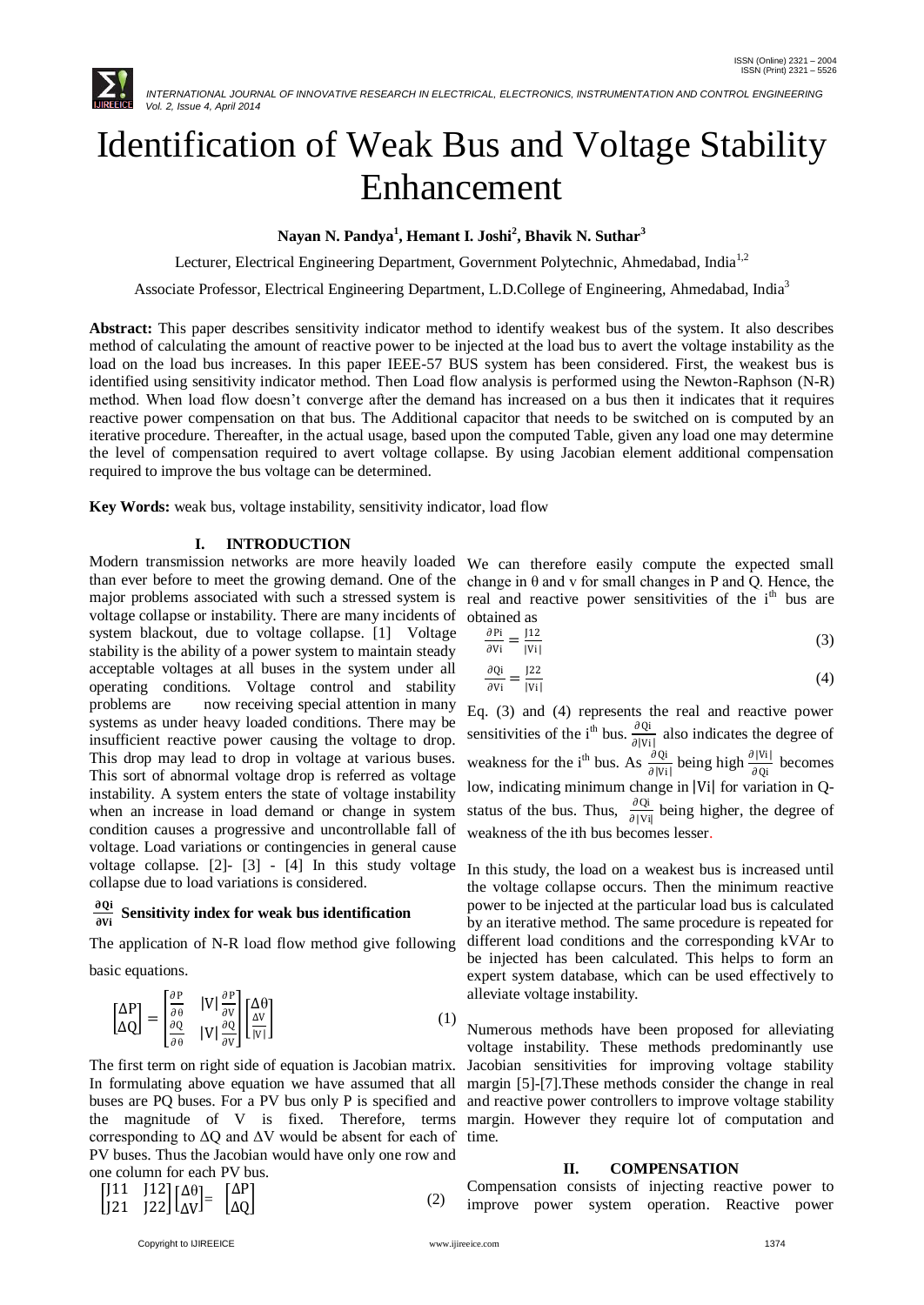*INTERNATIONAL JOURNAL OF INNOVATIVE RESEARCH IN ELECTRICAL, ELECTRONICS, INSTRUMENTATION AND CONTROL ENGINEERING Vol. 2, Issue 4, April 2014*

compensation is often the most effective way to improve both power transfer capability and voltage stability. It also contributes to voltage stability margin enhancement. Compensation is provided by either capacitors installed in series with transmission lines or shunt elements connected to a particular load bus. More specifically, it keeps voltages close to nominal values, reduces line currents and hence network losses. In this study shunt compensation technique is adopted to improve the voltage stability margin.

# **III. SHUNT COMPENSATION**

Shunt compensation is the simplest and most widely used form of compensation. To investigate its effect in some detail, a simple system is shown Fig. 1. It combines the effect of line charging susceptance B1 with that of an adjustable shunt compensation susceptance BC. The maximum deliverable power under power factor  $\cos \varphi$ and the corresponding load voltages are given by following equations.

$$
P_{\text{max}} = \frac{\cos \varphi}{1 + \sin \varphi} \times \frac{E_{\text{th}}^2}{2X_{\text{th}}}
$$
  
\n
$$
V_{\text{maxp}} = \frac{E_{\text{th}}}{\sqrt{2}} \times \frac{1}{\sqrt{1 + \sin \varphi}}
$$
 (5)



Fig 1 Simple Transmission Line Diagram [8]

By using Thevenin's theorem we get

$$
P_{\text{max}} = \frac{1}{1 - (B_c + B_1)X} \times \frac{\cos \varphi}{1 + \sin \varphi} \times \frac{E^2}{2X}
$$
(7)  
\n
$$
V_{\text{maxp}} = \frac{E_{\text{th}}}{1 - (B_c + B_1)X} \times \frac{E}{\sqrt{2}} \times \frac{1}{\sqrt{1 + \sin \varphi}}
$$
(8)

Where

$$
E_{th} = \frac{E}{1 - (B_c + B_1)X}
$$

$$
X_{th} = \frac{X}{1 - (B_c + B_1)X}
$$

Here line resistance is neglected.  $P_{\text{max}}$  and  $V_{\text{maxp}}$  increase by the same percentage when network same percentage when network capacitances are taken into account and/or capacitive compensation is added. Fig. 2 shows a PV curves for a power sysem.It can be seen that in order to keep the

voltage within the limits shown by the dotted lines (typically 0.95p.u. and 1.05p.u. respectively) more shunt compensation has to be added with increase in load power. The resulting PV curve is shown in a thick line [9].Thus it is clear that addition of shunt compensation improves voltage stability margin of a power system. When the system is stressed, switching in more capacitive compensation helps to deliver more real power.



## **IV. METHODOLOGY**

Sometimes, power system is operated at higher load than expected. In such situations, the extra load may cause voltage collapse. Inclusion of additional capacitive compensation may alleviate this situation. We follow below mentioned steps in the alleviation process. These steps are also shown as flochart in Fig.3.

- 1. First add more load as desired to the specified bus.
- 2. Solve the load flow equations using fast Newton Raphson's load flow method.
	- 3. Determine whether a converged solution is obtained or not.
	- 4. If the solution is converged, then there is no need for capacitive compensation.
	- 5. If there is no feasible solution for the power flowequations, then corrective action is taken by providing reactive power injection computed by iterative method.
	- 6. If necessary select an appropriate value of additional capacitive compensation to enhance voltage stability at the desired bus.
	- 7. Go to step 2 and repeat steps 2 to 6.

The algorithm given below is simple. It uses the Newton Raphson load flow algorithm for the solution of power flow equations. This makes the proposed algorithm computationally efficient.



Fig. 3: Flowchart of the Proposed Method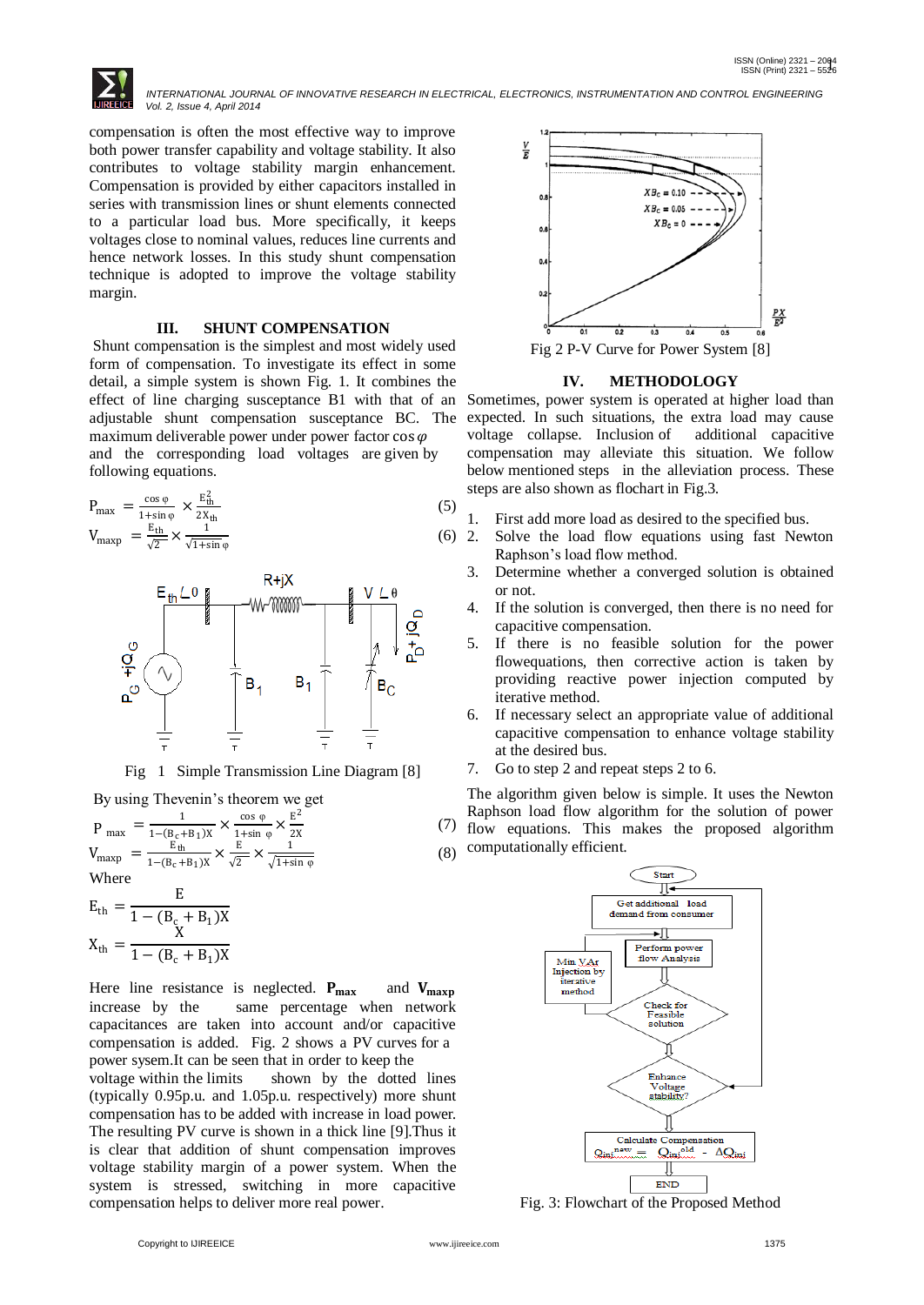*INTERNATIONAL JOURNAL OF INNOVATIVE RESEARCH IN ELECTRICAL, ELECTRONICS, INSTRUMENTATION AND CONTROL ENGINEERING Vol. 2, Issue 4, April 2014*

$$
B_{II} = \frac{\Delta Q_I}{\Delta V_I} \tag{9}
$$

Where BII is the i<sup>th</sup> diagonal element of B" matrix. This allows simple computation of required Q to improve the bus voltage. The change in bus voltage is taken as 0.1 p.u. Thus at each iteration of step 6 the reactive power injection is increased by the following equation:

$$
Qinj \stackrel{\text{new}}{=} Qinj^{\text{old}} - \Delta Qinj \tag{10}
$$

# **V. RESULTS AND DISCUSSION**

TABLE-I VAr CALCULATION BY ITERATIVE METHOD

| Real power          | VAr to be injected at bus 31 to avoid<br>voltage collapse (MVAr p.u.) |                        |                        |  |  |
|---------------------|-----------------------------------------------------------------------|------------------------|------------------------|--|--|
| demand at bus<br>31 | When $Q_{D(31)}$<br>is                                                | When $Q_{D(31)}$<br>is | When $Q_{D(31)}$<br>1S |  |  |
| $P_{D(31)}MW$ p.u.  | $0.15$ MVAr                                                           | 0.16 MVAr              | $0.17$ MVAr            |  |  |
|                     | p.u                                                                   | p.u.                   | <u>p.u.</u>            |  |  |
| 0.130               | 0                                                                     | 0                      |                        |  |  |
| 0.135               | 0                                                                     | 0                      | 0.003                  |  |  |
| 0.140               | 0                                                                     | 0                      | 0.006                  |  |  |
| 0.145               | 0                                                                     | 0                      | 0.009                  |  |  |
| 0.150               | 0                                                                     | 0.002                  | 0.012                  |  |  |
| 0.155               | 0                                                                     | 0.006                  | 0.016                  |  |  |
| 0.160               | 0                                                                     | 0.009                  | 0.019                  |  |  |
| 0.165               | 0.003                                                                 |                        | 0.023                  |  |  |
| 0.170<br>0.006      |                                                                       | 0.016                  | 0.026                  |  |  |

The algorithm was tested on the standard IEEE 57-bus system. By sensitivity indicator method it is found that  $\partial Q$  $\overline{|\partial V|}$  is 2.035 and it is lowest for bus no. 31. Hence it is identified as the weakest bus in the power system. Load was increased at Bus Number 31.

The real power demand was increased from a value of 0.130 p.u. to 0.170 p.u. in steps of 0.05 p.u. The reactive power demand at the same bus was kept at three different values viz. 0.15 p.u., 0.16 p.u. or 0.17 p.u.. For various values of reactive power demand and real power demand the reactive power compensation was computed. This result is documented in Table I.

Thereafter, the curve is obtained for the relationship between the real power demand and the reactive power compensation. The equation of the curve is obtained by the mathematical modeling. The equation is represented in equation number ( 11). The resulting curve is graphically shown in Fig. 4 for bus No.31.

The values of the coefficients of the equation are obtained for this curve. The values of the coefficients α and β, for this case in which reactive power demand is 0.15p.u. are 0.6 and -0.096 respectively.

| TABLE-II                         |
|----------------------------------|
| ADDITIVE VAr COMPENSATION FOR    |
| ENHANCEMENT OF VOLTAGE MAGNITUDE |

| Sr.<br>No               | Reactiv<br>e power<br>Demand                                            | Real power<br>Dema-nd<br>P <sub>D</sub> (31) | Voltage<br>after<br>min<br>VAr inj. in<br>volt p.u. | VAr inj For<br>enhance<br>Voltage magni-<br>tude<br>In MVAr p.u. | Voltage<br>after<br>VAr inj in<br>volt p.u. |
|-------------------------|-------------------------------------------------------------------------|----------------------------------------------|-----------------------------------------------------|------------------------------------------------------------------|---------------------------------------------|
| 1                       |                                                                         | 0.130                                        | 0.627                                               | $-0.203$                                                         | 1.063                                       |
| $\frac{2}{3}$           |                                                                         | 0.135                                        | 0.617                                               | $-0.204$                                                         | 1.061                                       |
|                         | $\frac{\text{O}_{\text{D}}(31)}{\text{MW} \text{Ar} \text{g} \text{u}}$ | 0.140                                        | 0.606                                               | $-0.206$                                                         | 1.060                                       |
| 4                       |                                                                         | 0.145                                        | 0.594                                               | $-0.207$                                                         | 1.058                                       |
| 5                       |                                                                         | 0.150                                        | 0.579                                               | $-0.206$                                                         | 1.055                                       |
| 6                       |                                                                         | 0.155                                        | 0.561                                               | $-0.203$                                                         | 1.050                                       |
| 7                       | When                                                                    | 0.160                                        | 0.533                                               | $-0.196$                                                         | 1.042                                       |
| $\overline{\mathbf{8}}$ | 0.15                                                                    | 0.165                                        | 0.527                                               | $-0.199$                                                         | 1.041                                       |
| 9                       |                                                                         | 0.170                                        | 0.517                                               | $-0.200$                                                         | 1.039                                       |
|                         | ī<br>ă<br>$\frac{2}{3}$                                                 | 0.130                                        | 0.589                                               | $-0.189$                                                         | 1.052                                       |
|                         |                                                                         | 0.135                                        | 0.575                                               | $-0.188$                                                         | 1.049                                       |
|                         |                                                                         | 0.140                                        | 0.557                                               | $-0.185$                                                         | 1.044                                       |
| 4                       | $QDC(31)$ is<br>MW Ar p.u                                               | 0.145                                        | 0.531                                               | $-0.176$                                                         | 1.034                                       |
| 5                       |                                                                         | 0.150                                        | 0.511                                               | $-0.170$                                                         | 1.026                                       |
| $\overline{6}$          |                                                                         | 0.155                                        | 0.524                                               | $-0.185$                                                         | 1.036                                       |
| 7                       |                                                                         | 0.160                                        | 0.518                                               | $-0.188$                                                         | 1.035                                       |
| $\overline{\mathbf{8}}$ | When                                                                    | 0.165                                        | 0.527                                               | $-0.199$                                                         | 1.041                                       |
| 9                       |                                                                         | 0.170                                        | 0.517                                               | $-0.200$                                                         | 1.039                                       |
| ī                       |                                                                         | 0.130                                        | 0.518                                               | $-0.151$                                                         | 1.007                                       |
| $\frac{2}{3}$           | 5ir                                                                     | 0.135                                        | 0.519                                               | $-0.157$                                                         | 1.024                                       |
|                         |                                                                         | 0.140                                        | 0.518                                               | $-0.162$                                                         | 1.026                                       |
| 4                       |                                                                         | 0.145                                        | 0.516                                               | $-0.167$                                                         | 1.027                                       |
| 5                       | $QD(31)$ is<br>MV Ar p.u                                                | 0.150                                        | 0.511                                               | $-0.170$                                                         | 1.027                                       |
| $\overline{6}$          |                                                                         | 0.155                                        | 0.524                                               | $-0.185$                                                         | 1.036                                       |
| 7                       |                                                                         | 0.160                                        | 0.518                                               | $-0.188$                                                         | 1.035                                       |
| $\overline{\mathbf{s}}$ | When                                                                    | 0.165                                        | 0.527                                               | $-0.199$                                                         | 1.041                                       |
| 9                       |                                                                         | 0.170                                        | 0.517                                               | $-0.200$                                                         | 1.039                                       |

It may be observed that as the real power demand increases for a constant reactive power demand, the capacitive compensation is not required until a particular real power demand value is reached. It may also be observed from the graph shown in Fig.4 that as the reactive power demand increases, the capacitive compensation value increases for the same real power demand. Table II shows the values of required additive reactive power compensation given to bus No.31 for enhancement of voltage magnitude for different real power demands and reactive power demands. For example take a case No. 2 in which real power demand is 0.135 MW p.u., reactive power demand is 0.17 MVAr p.u. and the voltage magnitude after providing minimum reactive power injection to avoid voltage collapse is 0.519 volt p.u., which is very low and requires some additional reactive power compensation. The additional reactive power compensation for this case (which is calculated by equation number (9) and (10) is  $-0.157$  MVAr p.u.) It is seen that now with the enough compensation the voltage has come up to the specified level and its value is 1.024 volt p.u.

Actually, the voltage magnitude at some of the load buses are below specified limit after increase in real power loading for different reactive power demands at particular bus. Therefore by providing additional reactive power compensation at particular bus the voltage magnitude at all buses has come up to specified limit. The relation between the required capacitive compensation  $\overline{QC}_i$  and the expected increased real power demand  $PD_i$  for a given reactive power demand  $QD_i$  may be expressed from a generic equation as:

$$
\dot{QC}_i = \alpha (QD_i) * PD_i + \beta (QD_i)
$$
\n(11)